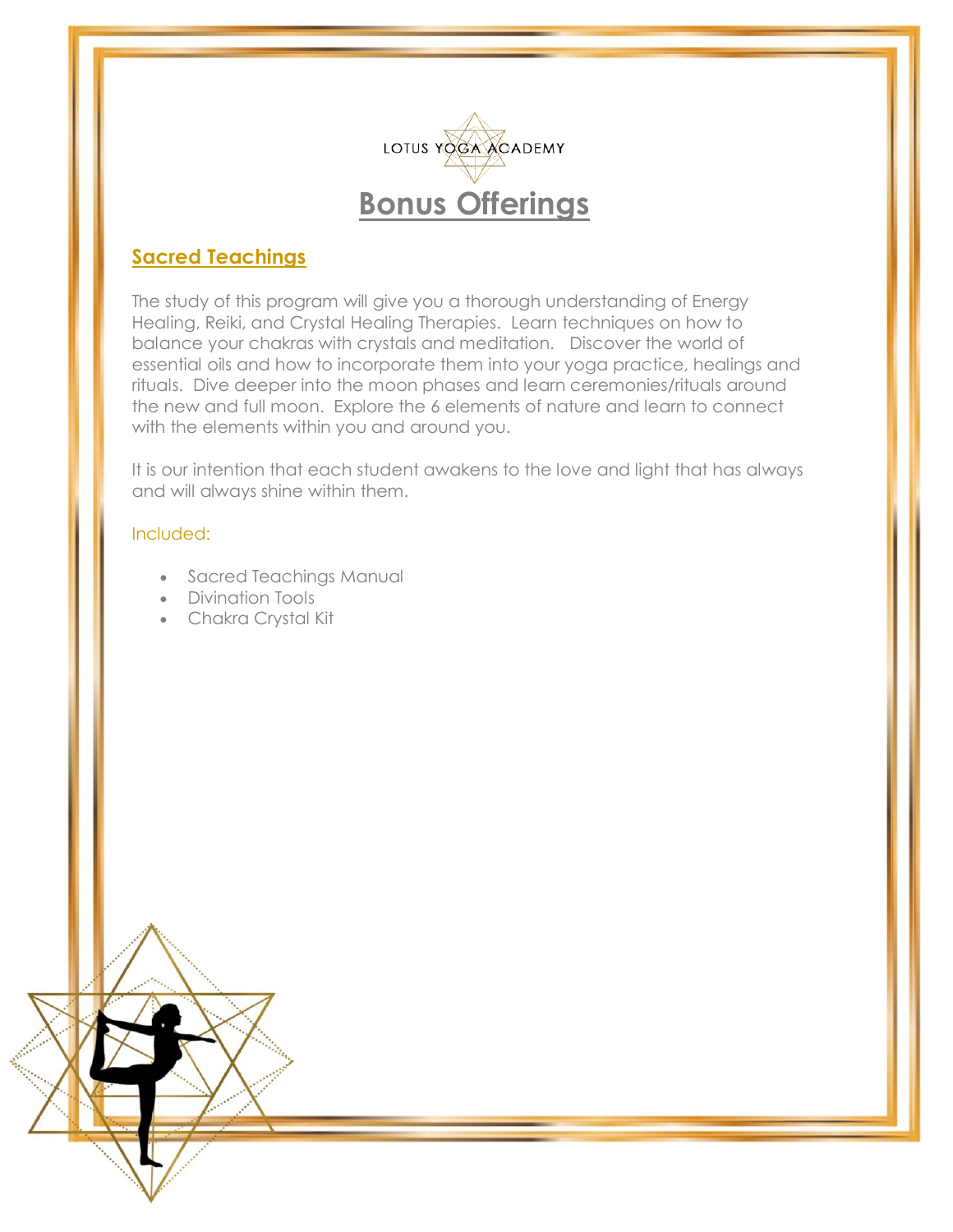

## **Bonus Offerings**

### **Essential Oil Workshop**

Essential oils are some of the most potent healing agents on the planet! They are literally nature's magic in a bottle, distilled directly from plans, and they have transformed the way I think about healing and balance in nearly every way - in physical body, emotional body, in mind and spirit.

### We'll cover:

- how essential oils support your emotional wellbeing reduce stress, anxiety, help with better sleep, happiness, energy.
- the core "home pharmacy" oils for everyday physical + emotional balancing.
- Learn which oils are best used to balance each of your chakras.

This class will leave you in awe of nature's fragrant and potent healing powers!

#### Included:

Lavender, Lemon and Peppermint essential oils.

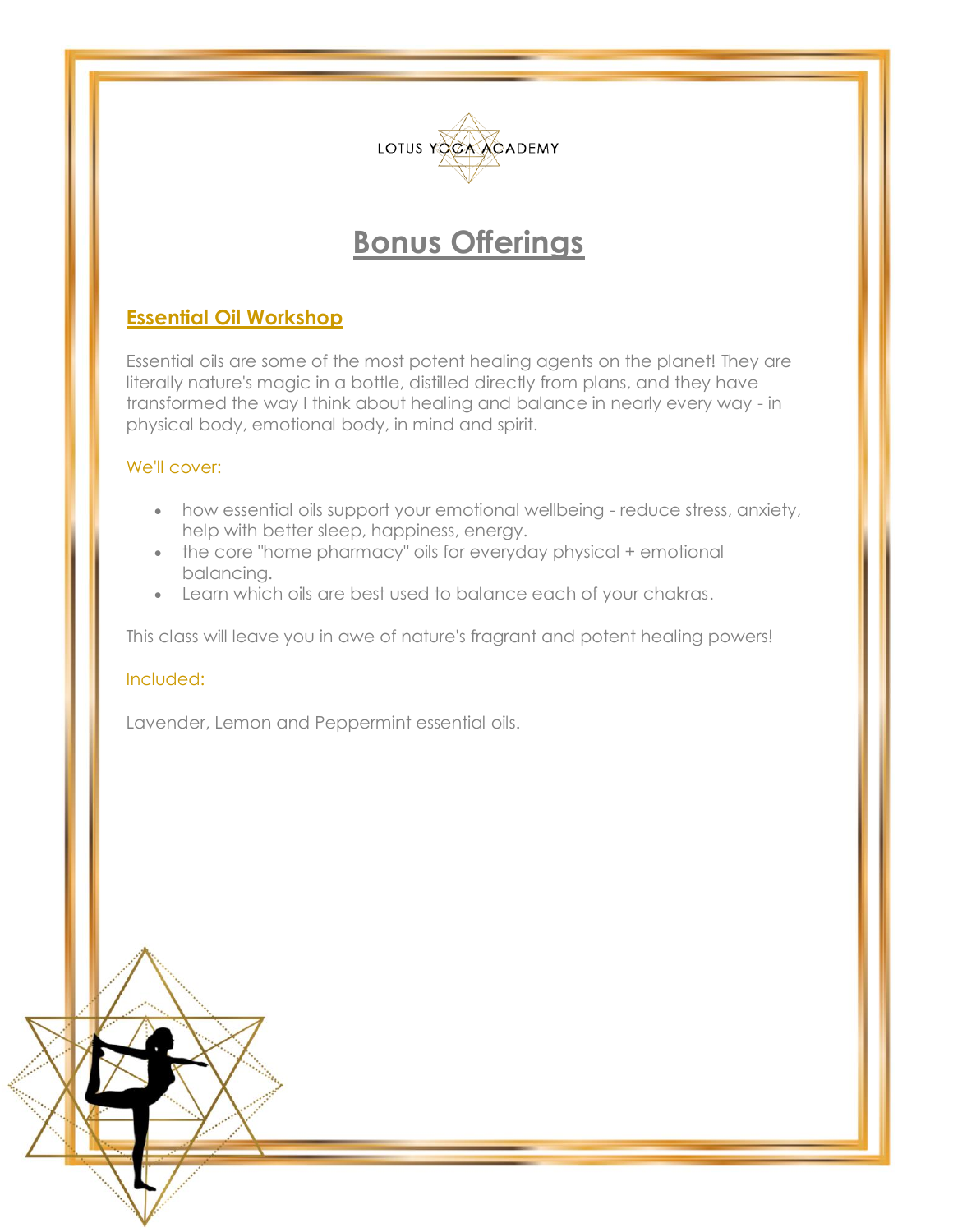

# **Bonus Offerings**

## **Yoga Mentorship**

A 1-hour session dedicated to your immediate needs. Specially created for anyone who has completed there YTT program previously or in the process of completing their YTT program and is in need of extra guidance.

You can top up with another 1-hour call as and when you feel necessary. This time is dedicated to you and your needs!

This is also suitable for anyone who has completed a program before and is unable to commit to another program but is looking for answers, advice or insight on a very specific topic or question.

#### **Chakra Balancing Treatment**

Having the Chakras balanced enhances the flow of energy around the body which in turn results in equilibrium and promotion of the body's own self-healing.

Mary balances the Chakras using a combination of Reiki, Crystals, Colour Therapy, Essential Oils and with the use of a Pendulum.

At the end of your session we will have a consultation of any messages that came through during the treatment from the Angels & Spirit Guides. We will discuss how you felt during the treatment. An Angelic card reading to receive closing message and lifestyle advice on how to keep up the good results.